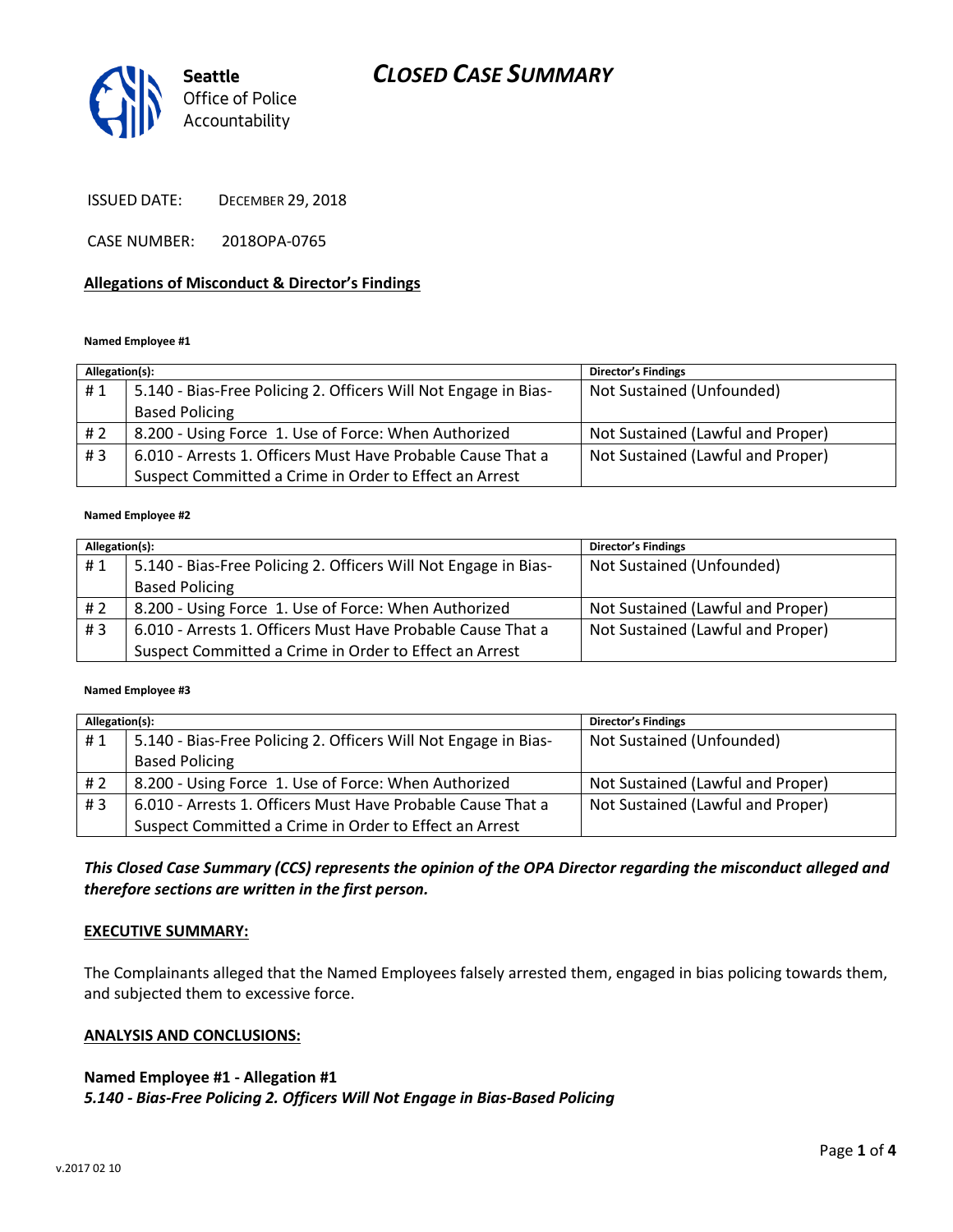



OPA CASE NUMBER: 2018OPA-0765

The Named Employees were dispatched to an assault call. It was determined that the Complainants were husband and wife. The husband Complainant had a cut on his neck and some blood on his collar. He was also intoxicated. The husband Complainant stated that his wife struck him (he later tried to recant the statement). In addition, the wife Complainant stated that the husband Complainant caused an injury to her face. Moreover, independent witnesses stated that they saw the husband Complainant punch the wife Complainant in the face. The independent witnesses also stated that they observed the wife Complainant hit the husband Complainant with a tire iron.

The husband Complainant alleged that, because the Named Employees were White, they did not understand Black people. He made further comments referencing his race. The wife Complainant separately alleged that the officers treated her inappropriately due to her status as a woman. These comments were construed to be allegations of biased policing and a supervisor notified. The supervisor subsequently referred this matter to OPA and this investigation ensued.

SPD policy prohibits biased policing, which it defines as "the different treatment of any person by officers motivated by any characteristic of protected classes under state, federal, and local laws as well as other discernible personal characteristics of an individual." (SPD Policy 5.140.) This includes different treatment based on the race of the subject. (See id.) The policy provides guidance as to when an allegation of biased policing occurs, explaining that: "an allegation of bias-based policing occurs whenever, from the perspective of a reasonable officer, a subject complains that he or she has received different treatment from an officer because of any discernable personal characteristic…" (*Id*.)

Based on OPA's review of the evidence, including the Body Worn Video (BWV) of this incident, I find that the Named Employees had reasonable suspicion to contact the Complainants and later developed probable cause to arrest them. The Complainants' conduct, not their race or gender, was the reason that law enforcement action was taken against them. There is nothing in the record establishing that the Named Employees engaged in bias policing during this incident.

As such, I recommend that this allegation be Not Sustained – Unfounded as against all of the Named Employees.

Recommended Finding: **Not Sustained (Unfounded)**

## **Named Employee #1 - Allegation #2** *8.200 - Using Force 1. Use of Force: When Authorized*

The Complainants alleged that the Named Employees used excessive force against them during their arrest. Specifically, the wife Complainant contended that Named Employee #1 (NE#1) pushed her without any cause to do so. The husband Complainant did not appear to make a specific complaint of excessive force used against him.

SPD Policy 8.200(1) requires that force used by officers be reasonable, necessary and proportional. Whether force is reasonable depends "on the totality of the circumstances" known to the officers at the time of the force and must be balanced against "the rights of the subject, in light of the circumstances surrounding the event." (SPD Policy 8.200(1).) The policy lists a number of factors that should be weighed when evaluating reasonableness. (*See id*.) Force is necessary where "no reasonably effective alternative appears to exist, and only then to the degree which is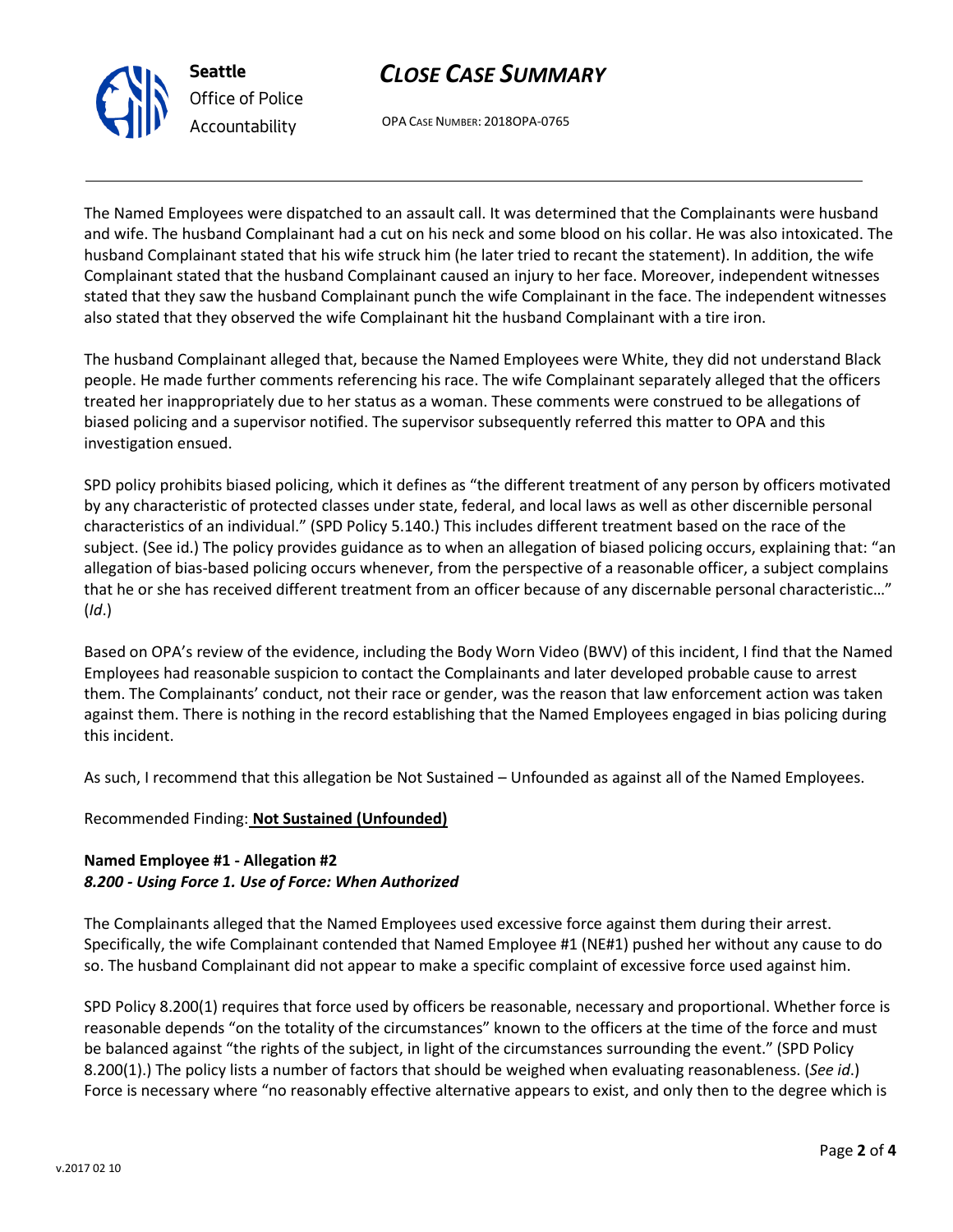

# *CLOSE CASE SUMMARY*

OPA CASE NUMBER: 2018OPA-0765

reasonable to effect a lawful purpose." (*Id*.) Lastly, the force used must be proportional to the threat posed to the officer. (*Id*.)

Based on OPA's review of the record, including the BWV, the Named Employees used de minimis force to take the Complainants into custody, to handcuff them, and to transport them from the scene. While NE#1 pushed the wife Complainant forward when she was seated in the rear of the patrol vehicle, he did so because she purposefully sat back on his hand and arm, causing him pain. This minimal force, as well as the other force used by the Named Employees, was reasonable, necessary, and proportional under the circumstances.

For these reasons, I recommend that this allegation be Not Sustained – Lawful and Proper as against all of the Named Employees.

Recommended Finding: **Not Sustained (Lawful and Proper)**

#### **Named Employee #1 - Allegation #3**

*6.010 - Arrests 1. Officers Must Have Probable Cause That a Suspect Committed a Crime in Order to Effect an Arrest*

The Complainants alleged that the Named Employees arrested them without sufficient probable cause to do so.

SPD Policy 6.010-POL-1 requires that officers have probable cause to believe that a suspect committed a crime when effectuating an arrest. Stated differently, where an arrest is not supported by probable cause, it violates law and Department policy.

As discussed above, both of the Complainants made statements implicating the other in an assault. While the Complainants appeared to attempt to recant those statements, there was still a sufficient source of evidence upon which to base probable cause to arrest. Moreover, even had the statements not been made by the Complainants, independent witnesses also asserted that the Complainants had both engaged in assaultive behavior.

For these reasons, there was sufficient probable cause to arrest the Complainants and, as such, I recommend that this allegation be Not Sustained – Lawful and Proper.

### Recommended Finding: **Not Sustained (Lawful and Proper)**

## **Named Employee #2 - Allegation #1** *5.140 - Bias-Free Policing 2. Officers Will Not Engage in Bias-Based Policing*

For the same reasons as stated above (*see* Named Employee #1, Allegation #1), I recommend that this allegation be Not Sustained – Unfounded.

Recommended Finding: **Not Sustained (Unfounded)**